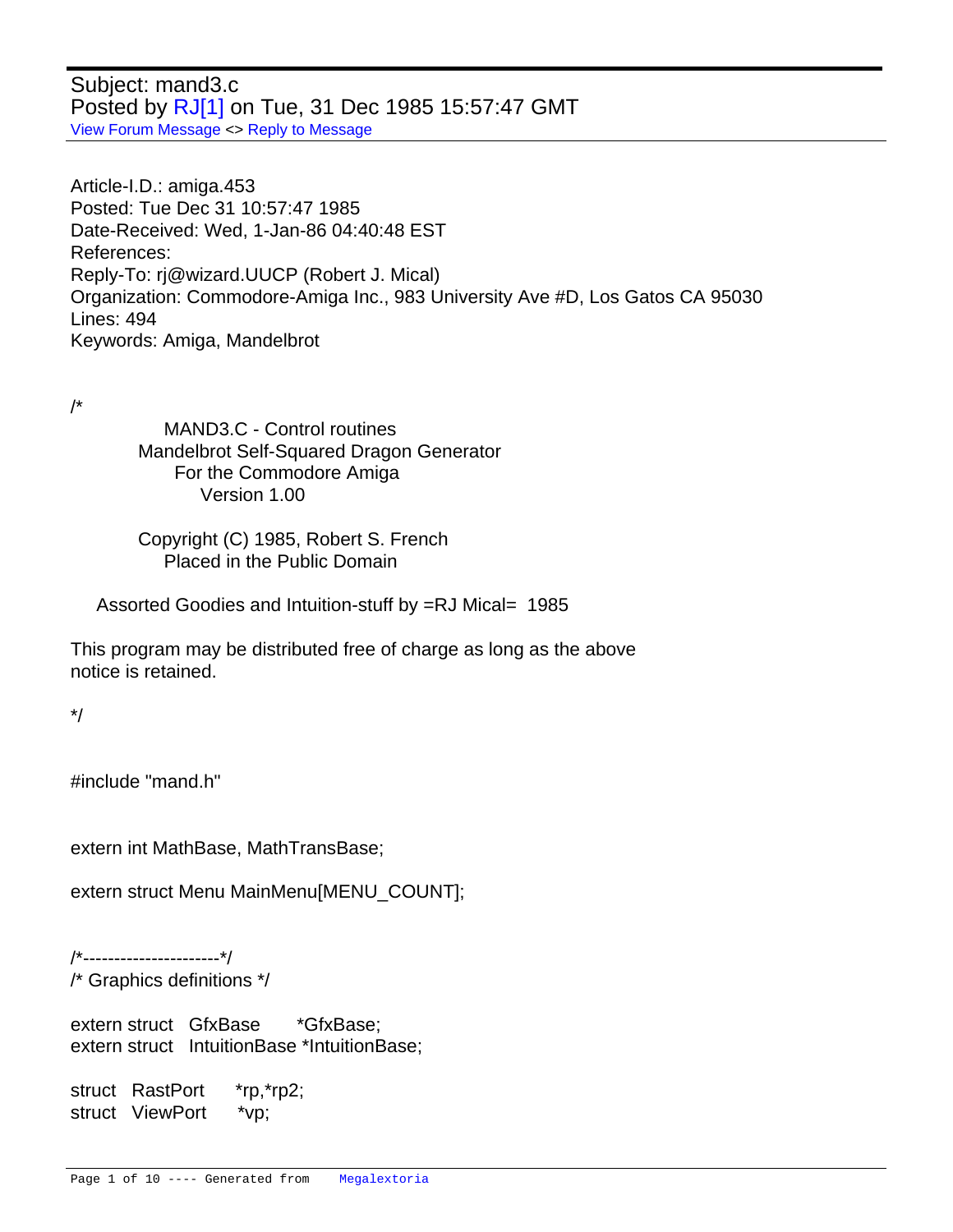```
struct TextAttr TextFont =
   {
   "topaz.font", /* Standard system font */
   8, 0, 0
   };
struct Window *w,*w2;
struct Screen *screen;
struct IntuiMessage *message;
struct NewScreen ns = {
 0, 0, \hspace{1.5cm} /* start position \hspace{1.5cm} */
  320, 200, 6, /* width, height, depth */
 0, 1, \frac{1}{2} /* detail pen, block pen \frac{1}{2}HAM, \frac{1}{2} /* Hold and Modify ViewMode \frac{1}{2} CUSTOMSCREEN, /* screen type */
  &TextFont, /* font to use */
  "", /* default title for screen */
  NULL /* pointer to additional gadgets */
  };
struct NewWindow nw = {
 0, 0, \frac{1}{2} \frac{1}{2} \frac{1}{2} start position
 320, 200, \frac{1}{2} width, height
 -1, -1, \frac{1}{2} /* detail pen, block pen \frac{1}{2} MOUSEBUTTONS | MENUPICK | INTUITICKS,
                  /* IDCMP flags * ACTIVATE | BORDERLESS | BACKDROP,
                   /* window flags */
  NULL, /* pointer to first user gadget */
 NULL, \frac{1}{2} pointer to user checkmark \frac{1}{2}NULL, \sqrt{\frac{1}{2}} window title \sqrt{\frac{1}{2}} NULL, /* pointer to screen (set below) */
 NULL, \sqrt{\ } pointer to superbitmap \frac{1}{\sqrt{\ }} 0, 0, 320, 200, /* ignored since not sizeable */
  CUSTOMSCREEN /* type of screen desired */
};
struct NewWindow aw = {
  0, 10,
  100, 70,
 -1, -1, NULL,
  WINDOWDRAG|WINDOWSIZING|SMART_REFRESH,
  NULL,
  NULL,
  "Analysis",
```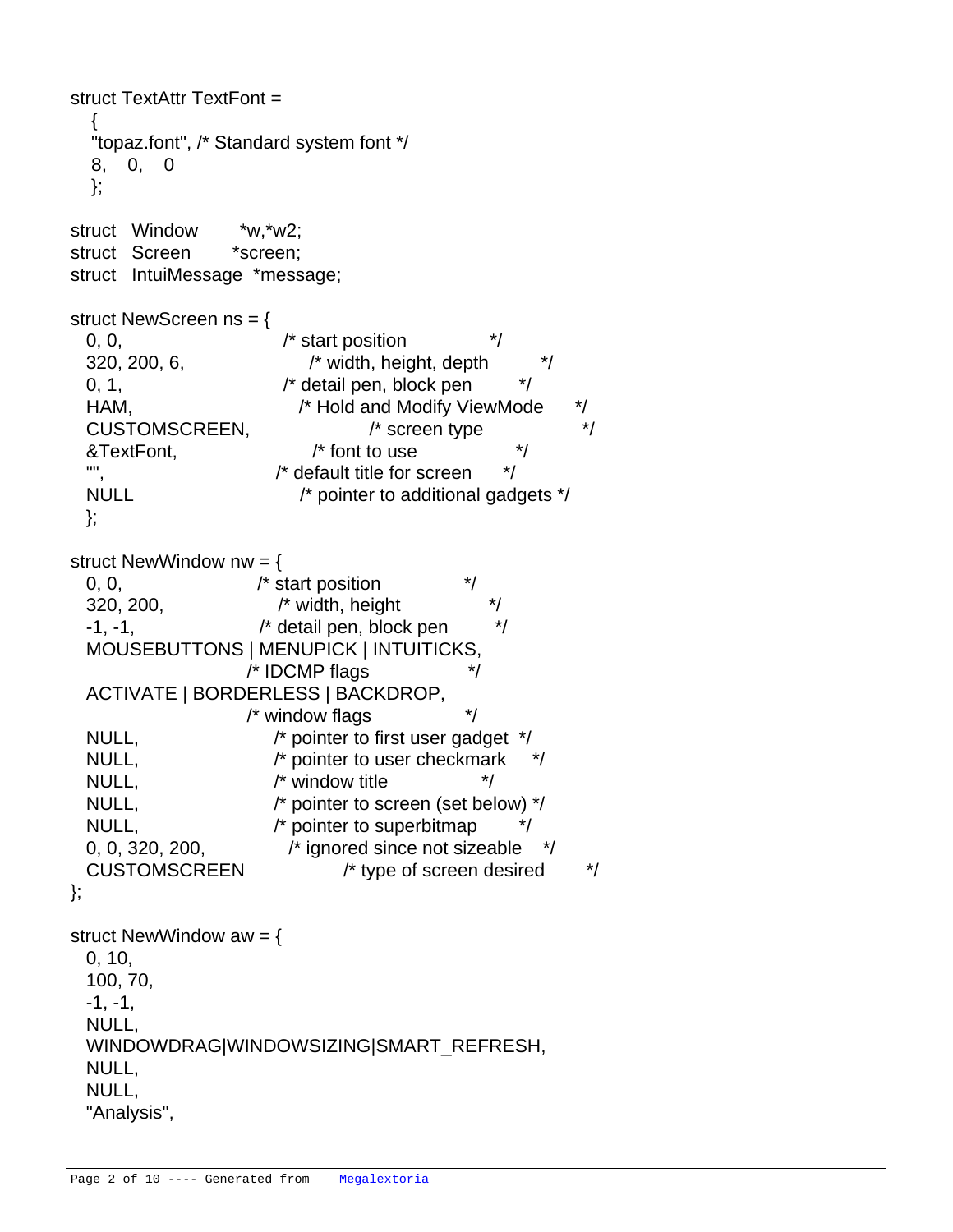```
 NULL,
  NULL,
  0, 0, 320, 200,
  CUSTOMSCREEN
};
```
long last\_color;

BOOL SettingCenter, SettingBoxSize;

/\*----------------------------------\*/ /\* Miscellaneous Global Definitions \*/

```
extern union kludge {
  float f;
  int i;
} start_r,end_r,start_i,end_i; /* Block bounds for set */
extern int max_x,max_y; /* Graphics window size */
extern int max_count,color_inc,color_offset,color_set,color_mode,color_div;
extern int color_inset,func_num;
```

```
extern int v_starty,max_mem, max_mem_y;
extern long v_offset;
extern UWORD *color_table,*v_mand_store;
```
extern int modified, want read;

```
extern FILE *console,*v_fp,*redir_fp;
```
extern SHORT ZoomCenterX, ZoomCenterY, ZoomBoxSizeX, ZoomBoxSizeY; extern SHORT ZoomBoxStartX, ZoomBoxStartY;

```
open_winds()
{
  int i,color;
 nw.Width = max x;
 nw.Height = max_y+STARTY;
 if (color_mode & NOT_HOLDANDMODIFY) {
    ns.ViewModes = NULL;
   ns.Deph = 5; }
  else {
    ns.ViewModes = HAM;
   ns.Deph = 6; }
```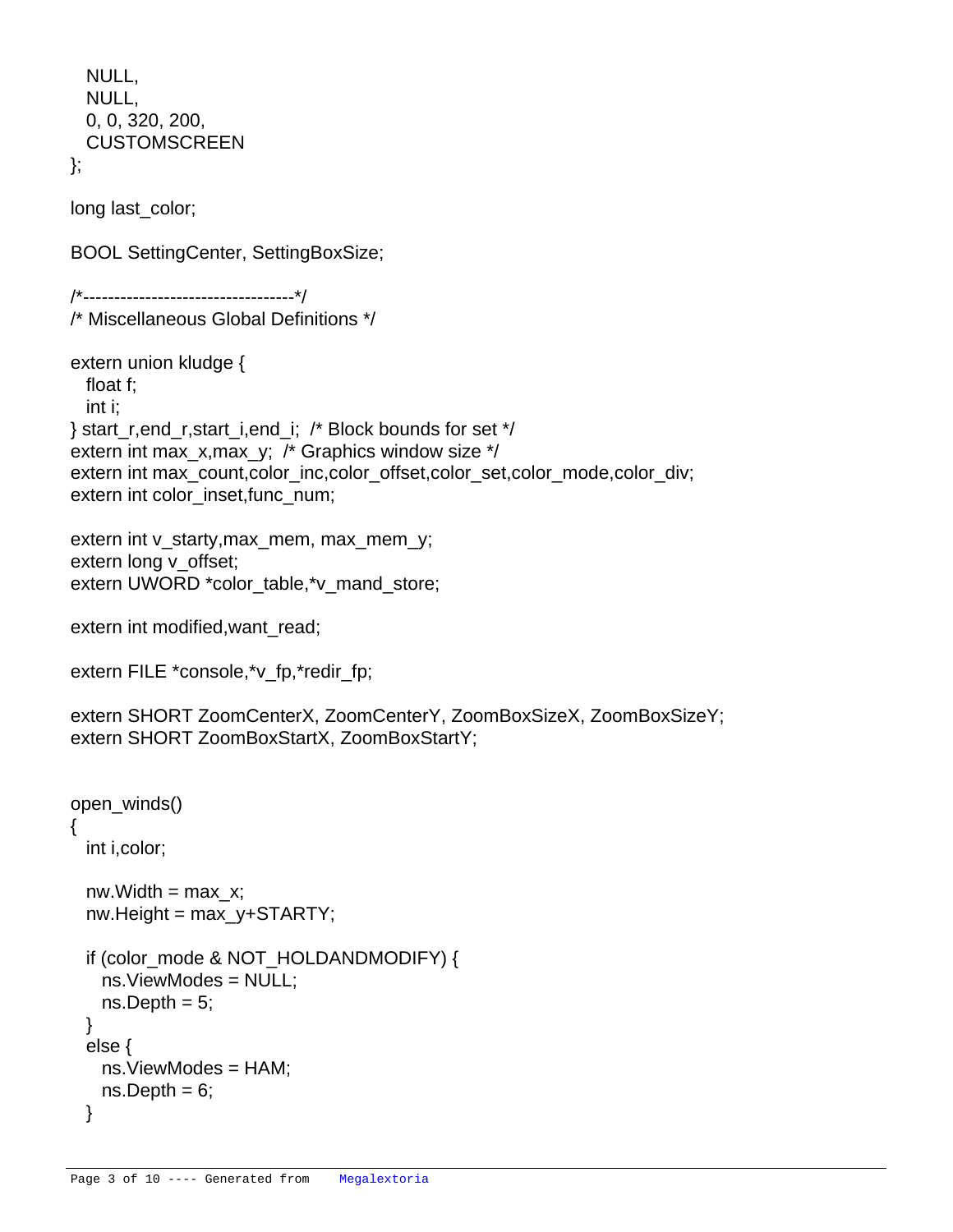```
 if (color_mode & INTERLACE_MODE) {
 ns.Height = 400; }
 else
 ns.Height = 200; if (color_mode & HIRES_MODE) {
 ns.Width = 640; ns.ViewModes |= HIRES;
 ns.Depth = 4; }
 else
 ns. Width = 320;
 screen = (struct Screen *)OpenScreen(&ns);
if (screen == NULL) {
  fputs("Can't open new screen!\n",console);
  return (1);
 }
 ShowTitle(screen,FALSE);
 nw.Screen = screen;
 w = (struct Window *)OpenWindow(&nw);
if (w == NULL) {
  CloseScreen(screen);
  fputs("Can't open new window!\n",console);
  return (1);
 }
 SetMenuStrip(w, &MainMenu[0]);
 vp = &screen->ViewPort;
rp = w->RPort; SetDrMd(rp,JAM1);
 SetBPen(rp, 0);
 /* leave registers 0 and 1 alone, set two to black, set the others
 * according to the user's design
 */
for (i = 2; i > 8) & 0xf, (color >> 4) & 0xf, color & 0xf);
 }
 return (0);
```
}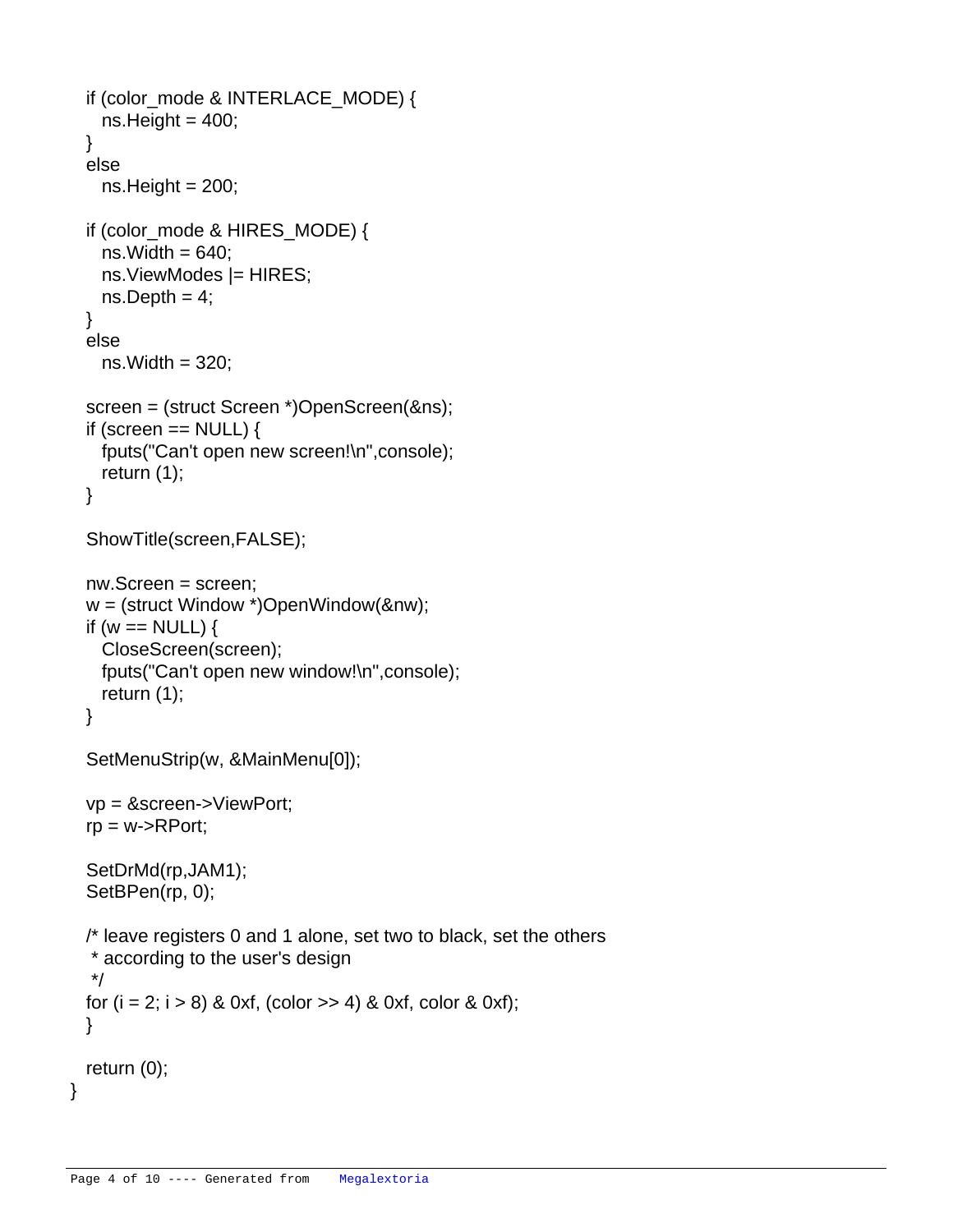```
void wait_close()
  ULONG class;
  USHORT code;
  union kludge center, distance, scale;
  if (redir_fp)
\{ Delay(600);
    CloseDisplay();
    return;
    }
  SettingCenter = SettingBoxSize = FALSE;
  for (EVER)
    {
    Wait((1 UserPort->mp_SigBit));
    while (message = (struct IntuiMessage *)GetMsg(w->UserPort))
      {
      class = message->Class;
      code = message->Code;
      ReplyMsg(message);
      switch (class)
\{ case MENUPICK:
         switch MENUNUM(code)
\{ case MENU_OPTIONS:
            switch ITEMNUM(code)
\{ case OPTIONS_QUARTER:
               if (color_mode & HIRES_MODE) max_x = 640 / 4;
               else max_x = 320/4;
               if (color_mode & INTERLACE_MODE) max_y = 400 / 4;
               else max_y = 200 / 4;
               max mem = max mem y * MAXX;
               max\_mem / = max\_x; if (gen_mand()) return;
                break;
              case OPTIONS_FULL:
               if (color_mode & HIRES_MODE) max_x = 640;
               else maxx = 320;
               if (color_mode & INTERLACE_MODE) max_y = 400;
               else maxy = 200;
               max mem = max mem y * MAXX;
               max mem /= max x;
```
{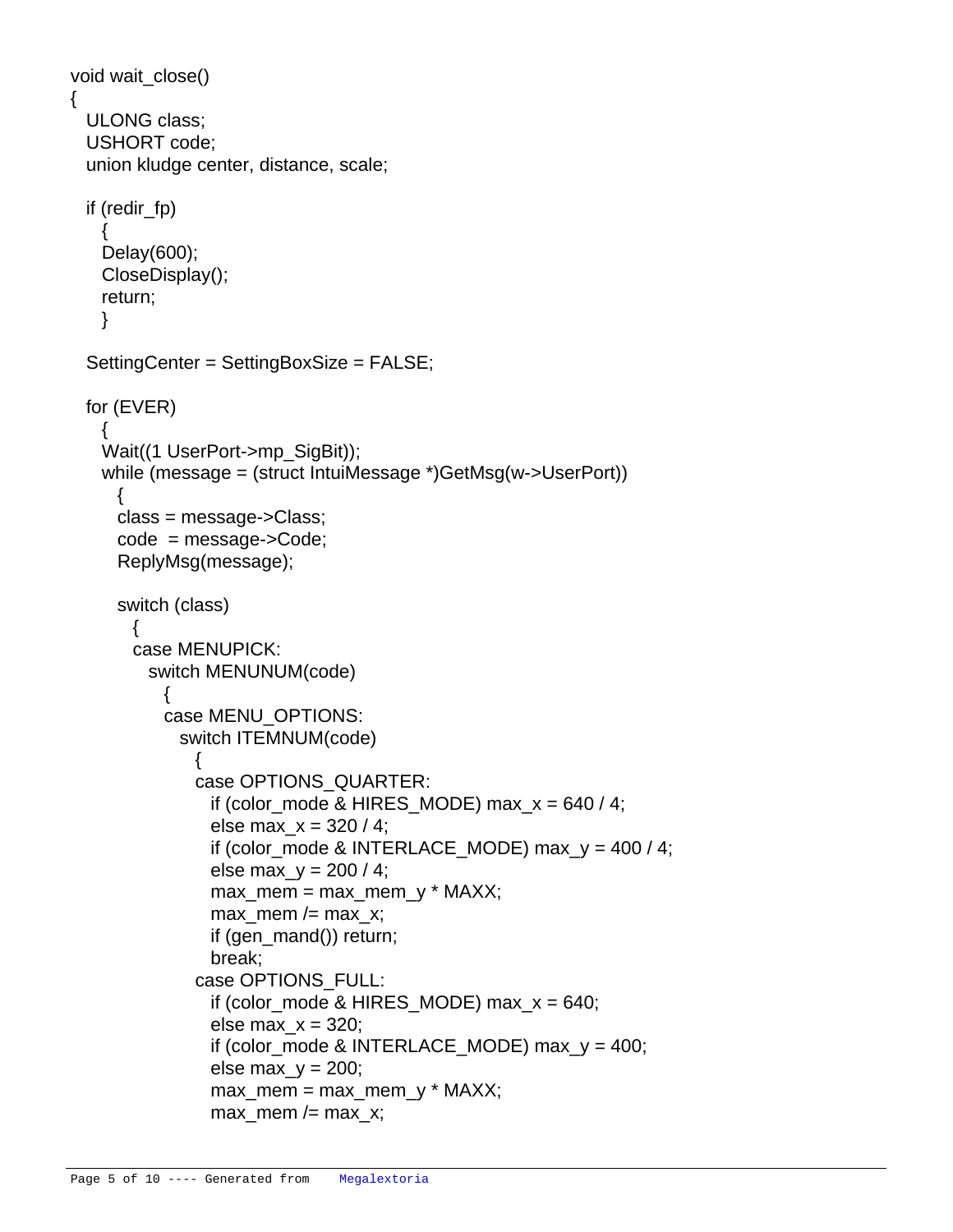```
 /* intentionally fall into GENERATE */
             case OPTIONS_GENERATE:
               if (gen_mand()) return;
               break;
             case OPTIONS_CLOSE:
               CloseDisplay();
               fclose(v_fp);
              v_f p = NULL; return;
 }
            break;
          case MENU_ZOOM:
            switch ITEMNUM(code)
\{ case ZOOM_SETCENTER:
               if (NOT SettingCenter)
\{ ZoomCenterX = w->MouseX;
                 ZoomCenterY = w->MouseY;
                 DrawZoomCenter();
                 SettingCenter = TRUE;
 }
               break;
             case ZOOM_SIZEBOX:
               if (NOT SettingBoxSize)
\{ RecalcZoomBox();
                 DrawZoomBox();
                 SettingBoxSize = TRUE;
 }
               break;
             case ZOOM_ZOOMIN:
             case ZOOM_ZOOMIN10:
               /* first, get distance equal to the current size 
               * of a single pixel width 
 */
              distance.i = SPSub(start r.i,end r.i);
               distance.i = SPDiv(SPFlt(max_x), distance.i);
               /* center equals the number of pixels from the
                * center of the display to the zoom center
 */
              center.i = SPSub(SPFlt(max_x \gg 1), SPFlt(ZoomCenterX));
               /* scale equals the real displacement from the
               * center of the display to the zoom center
 */
               scale.i = SPMul(distance.i, center.i);
```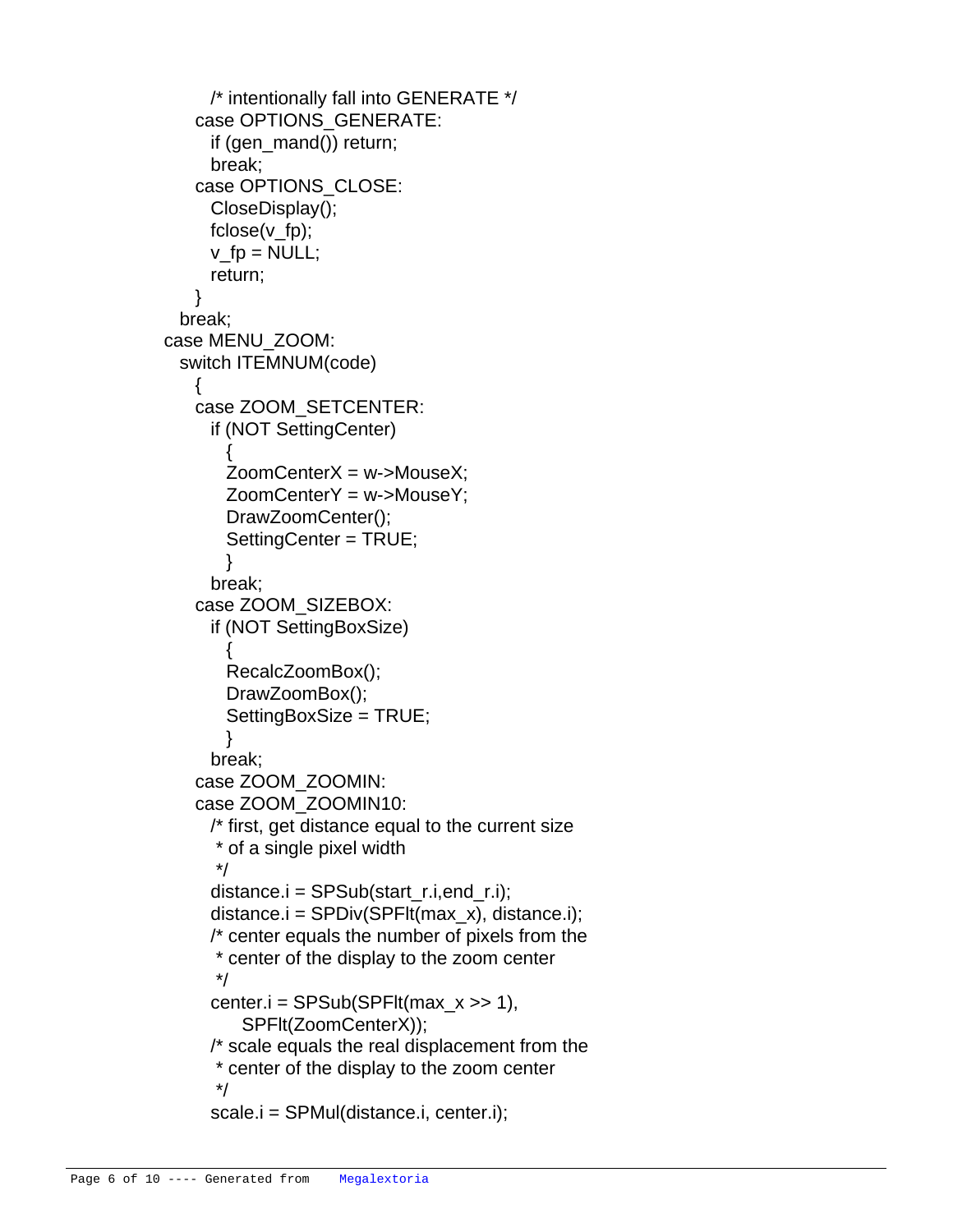```
/* so, translate the real origin to here */start r.i = SPAdd(scale.i,start r.i);
                 end_r.i = SPAdd(scale.i,end_r.i);
                 /* now do it all again for the irrational axis */
                 distance.i = SPSub(start_i.i,end_i.i);
                 distance.i = SPDiv(SPFlt(max_y), distance.i);
   \prime^* the arguments are reversed to swap the sign \prime\prime center.i = SPSub(SPFlt(ZoomCenterY), 
                    SPFIt(max y \gg 1));
                 scale.i = SPMul(distance.i, center.i);
   \prime* so, translate the real origin to here \prime\prime start_i.i = SPAdd(scale.i,start_i.i);
                end_i.i = SPAdd(scale.i, end_ii); /* next, get the zoom-in scale
                  * if we're using the frame, then get the 
                  * proportion of the box to the display;
                  * else if we're zooming in by 10, get that scale
 */
                if (ITERNUM(code) == ZOOM ZOOMIN)scale.i = SPDiv(SPFIt(max x),
                       SPFlt(ZoomBoxSizeX));
                 else scale.i = SPDiv(SPFlt(10), SPFlt(1));
                 ZoomAlongDarling(scale.i, SPFlt(1));
                 if (ITEMNUM(code) == ZOOM_ZOOMIN)
                  scale.i = SPDiv(SPFlt(max_v), SPFlt(ZoomBoxSizeY));
                else scale.i =SPDiv(SPFlt(10), SPFlt(1));
                 ZoomAlongDarling(SPFlt(1), scale.i);
                 if (gen_mand()) return;
                 break;
               case ZOOM_ZOOMOUT2:
                 ZoomAlongDarling(SPFlt(2), SPFlt(2));
                 if (gen_mand()) return;
                 break;
               case ZOOM_ZOOMOUT10:
                 ZoomAlongDarling(SPFlt(10), SPFlt(10));
                 if (gen_mand()) return;
                 break;
 }
             break; /* breaks MENU_ZOOM case statement */
 }
          break; /* breaks MENUPICK switch statement */
        case INTUITICKS:
        code = NULL:
        case MOUSEBUTTONS:
```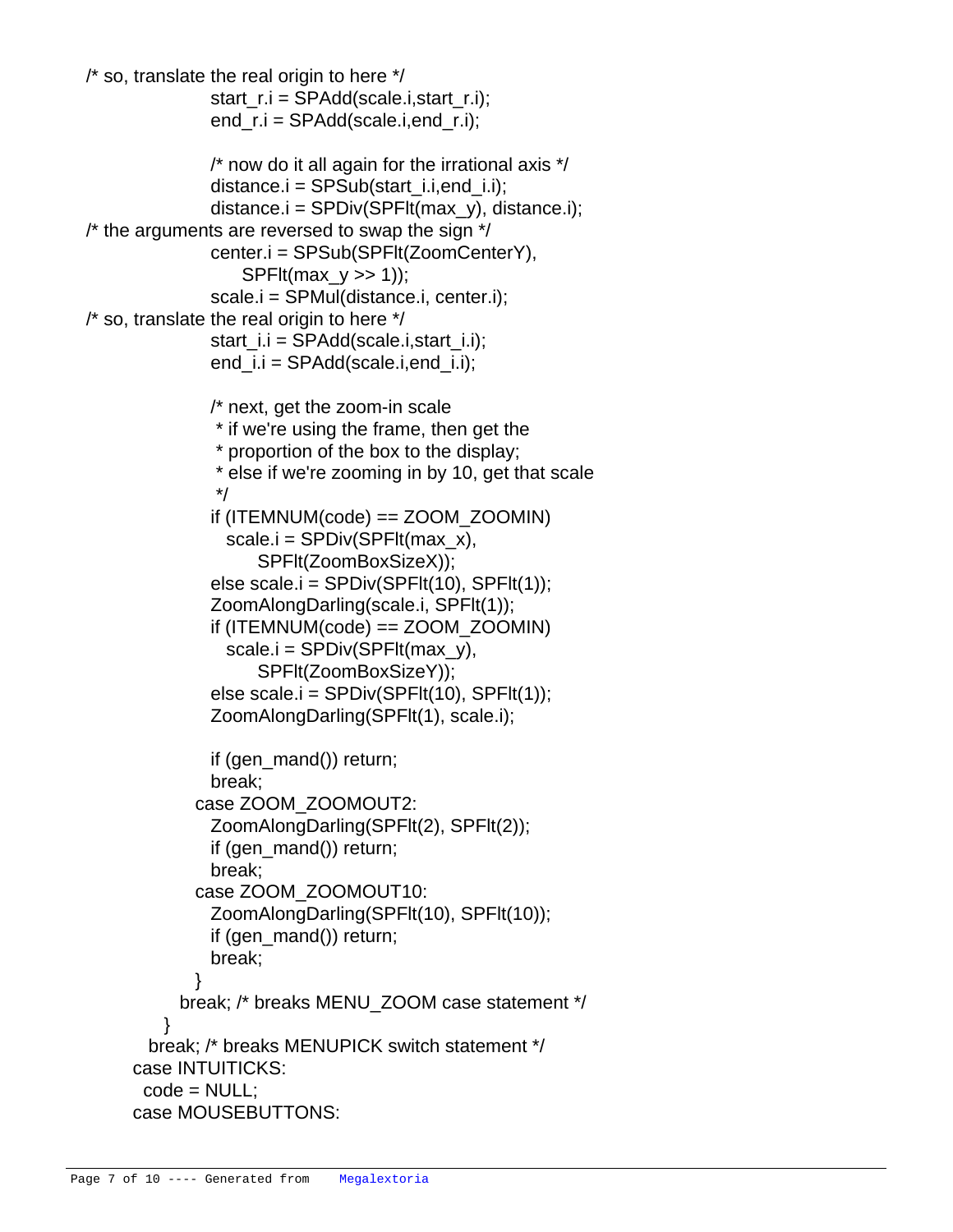```
 if (SettingCenter)
\{ DrawZoomCenter();
 		 if (code == SELECTDOWN) SettingCenter = FALSE;
          else
\{		 ZoomCenterX = w->MouseX;
   		 ZoomCenterY = w->MouseY;
            DrawZoomCenter();
 }
 }
         else if (SettingBoxSize)
\{ DrawZoomBox();
 		 if (code == SELECTDOWN) SettingBoxSize = FALSE;
          else
\{ RecalcZoomBox();
            DrawZoomBox();
 }
 }
        break;
 }
     }
    }
}
anal mand()
{
  union kludge x_gap,y_gap,z_r,z_i,u_r,u_i,const0,const1,const2,const4;
  union kludge const12,temp,temp2,temp3;
  int count,x,y,width,height,last_x,last_y,select,lines;
  ULONG class;
  USHORT code;
  if (disp_mand())
    return (1);
  x_gap.i = SPDiv(SPFlt(max_x),SPSub(start_r.i,end_r.i));
  y_gap.i = SPDiv(SPFlt(max_y),SPSub(start_i.i,end_i.i));
 const0.i = SPFlt(0);const1.i = SPFlt(1);const2.i = SPFlt(2);const4.i = SPFlt(4);const12.i = SPDiv(SPFit(2), SPFIt(1));
```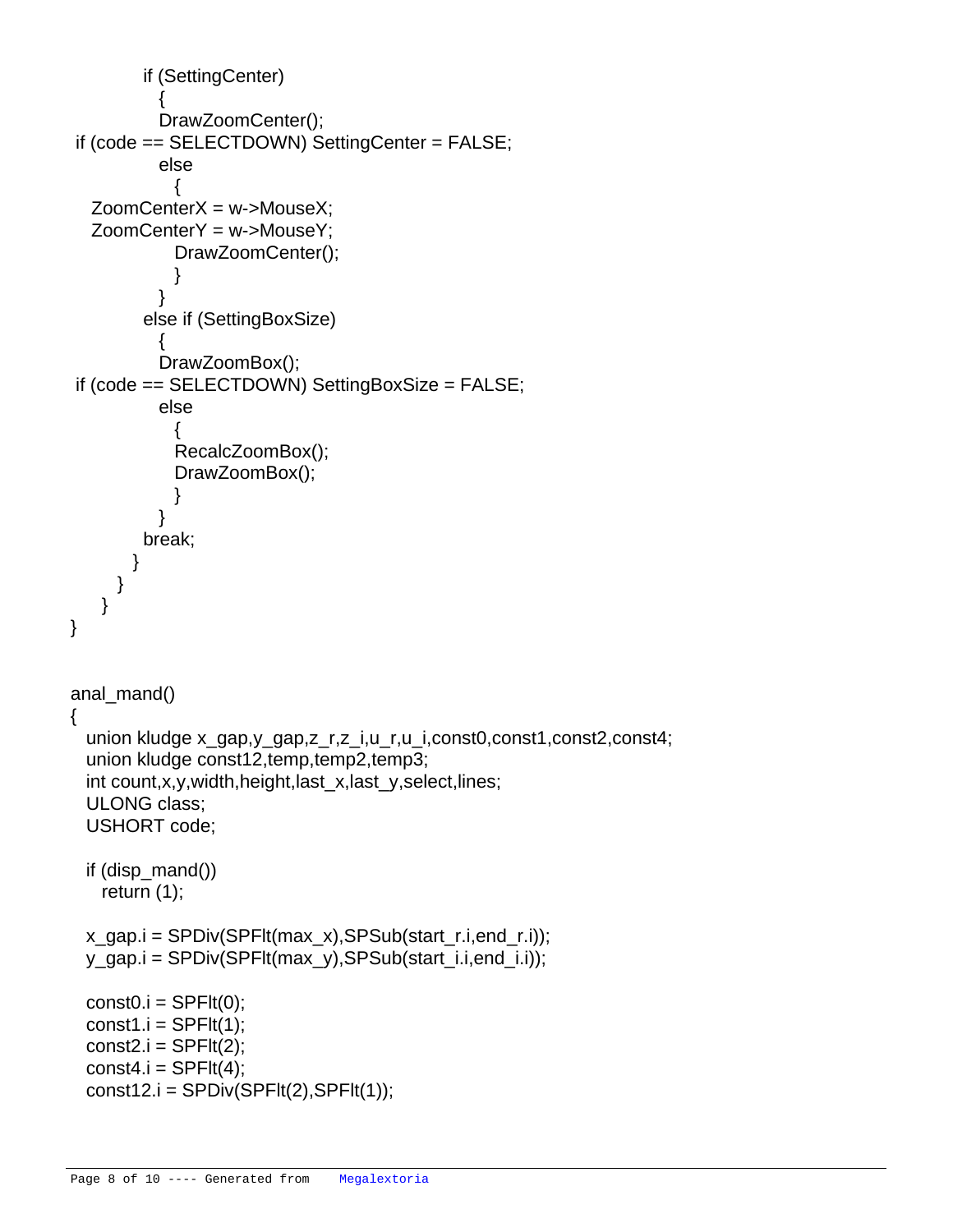```
last_x = -1;
last_y = -1;
select = 0;
lines = 0; aw.Screen = screen;
 w2 = (struct Window *)OpenWindow(&aw);
if (w2 == NULL) {
  CloseDisplay();
  fputs("Can't open analyzing window\n",console);
  return (1);
 }
rp2 = w2->RPort;
 SetDrMd(rp2,JAM1);
 SetBPen(rp2, 0);
 SetAPen(rp2, 1);
 RectFill(rp2,LEFTW2+1,TOPW2+1,RIGHTW2-1,BOTTOMW2-1);
 for (EVER) {
  if (message = (struct IntuiMessage *)GetMsg(w->UserPort)) {
    class = message->Class;
    code = message->Code;
    ReplyMsg(message);
    if (class == CLOSEWINDOW) {
      CloseWindow(w2);
      CloseDisplay();
      return (0);
    }
    if (class == MOUSEBUTTONS)
     if (code == SELECTDOWN) {
        if (w->MouseY < STARTY)
          lines = !lines;
        else
         select = TRUE; }
      else if (code == SELECTUP)
       select = FALSE; }
  if ((last_x != w->MouseX || last_y != w->MouseY) && select &&
    w->MouseX < max x && w->MouseY >= STARTY && w->MouseY < max_y+STARTY) {
   last x = w - > MouseX;
   last y = w - > MouseY;
    SetAPen(rp2,1);
```